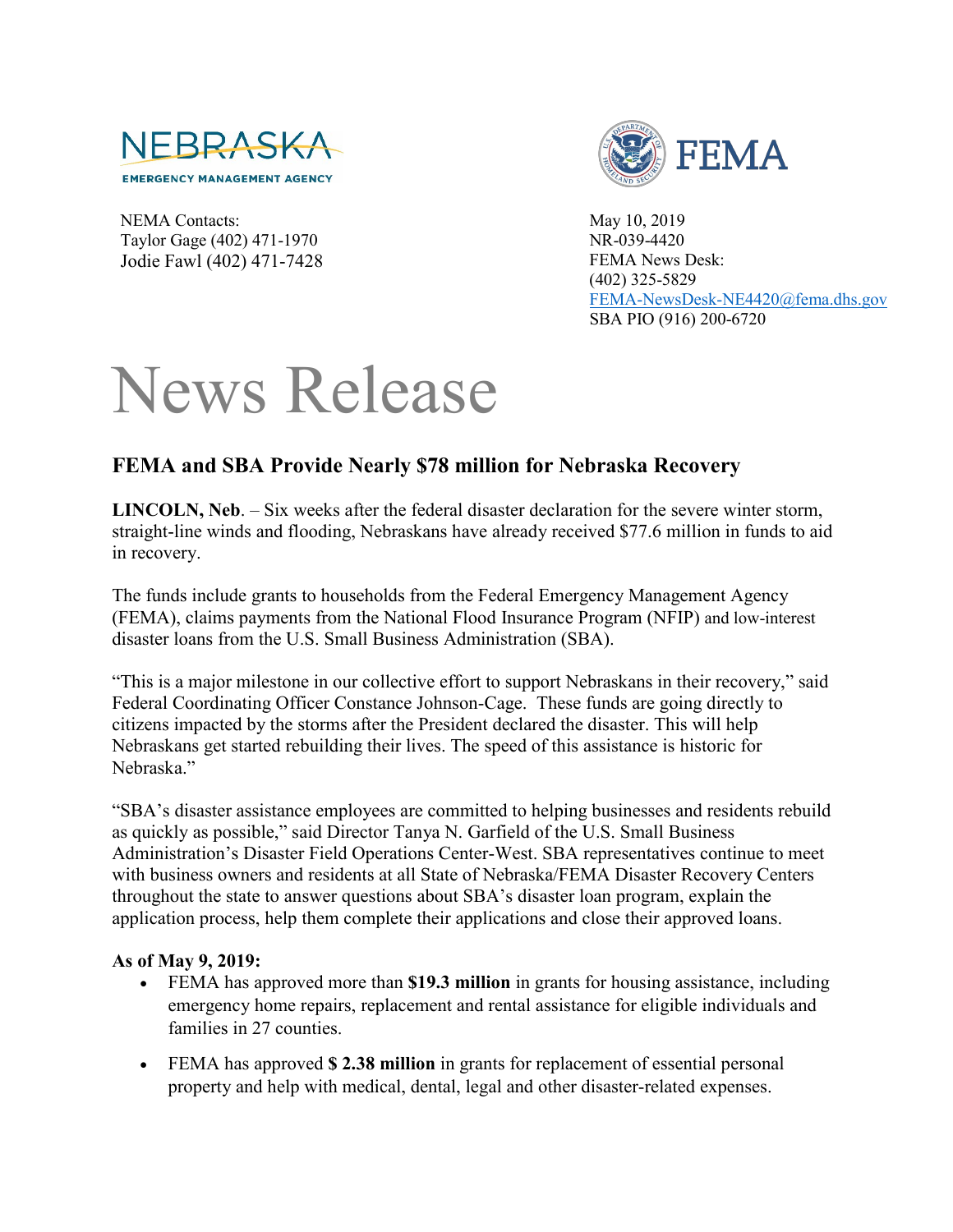- NFIP paid approximately **\$26.5 million** to policyholders in payments to expedite the recovery process.
- SBA approved more than **\$29.5 million** in low-interest disaster loans for homeowners, renters and businesses.

In addition, FEMA's Public Assistance Program approves funding to reimburse the costs for local and state agencies of debris removal and emergency response.

FEMA has mission assigned other federal agencies to assist in response and recovery operations. The agencies include: Animal and Plant Health Inspection Service, Army Corps of Engineers, Department of Homeland Security, Department of Housing and Urban Development, Department of Transportation, Environmental Protection Agency, Federal Aviation Administration, Department of Health and Human Services, National Oceanic and Atmospheric Administration, U.S. Department of Agriculture and U.S. Forest Service.

Recovery activities continue, the State of Nebraska is leading a Housing Task Force in partnership with FEMA and other agencies to address housing shortages and unmet needs in Nebraska communities affected by flooding. The state is conducting applicant briefings for public entities applying for FEMA's Public Assistance Program. FEMA continues to process applications for Individual Assistance. Communities are removing flood debris. The state and FEMA are planning hazard mitigation actions that will reduce the potential for damage from future storms.

Residents who have disaster-related damage, or under-insured losses in the counties designated for individual assistance can register:

- Online at [DisasterAssistance.gov.](http://www.disasterassistance.gov/)
- By phone **800-621-3362** (voice, **711/VRS**-Video Relay Service) (TTY: **800-462-7585**).
- Via the **FEMA app**, to download visit: [fema.gov/mobile-app.](https://www.fema.gov/mobile-app)

For questions or information, visit [sba.gov/disaster.](http://www.sba.gov/disaster) Help is also available by email: [disastercustomerservice@sba.gov,](mailto:disastercustomerservice@sba.gov) or contacting the SBA's Customer Service Center at **800-659-2955** or *call 800-877-8339 (TTY*).

*###*

*FEMA's mission is helping people before, during, and after disasters.*

*Disaster recovery assistance is available without regard to race, color, religion, nationality, sex, age, disability, English proficiency or economic status. If you or someone you know has faced discrimination, call FEMA toll-free at 800-621-3362 or 800-462-7585 (TTY). Multilingual operators are available.* 

*The U.S. Small Business Administration is the federal government's primary source of money for the long-term rebuilding of disaster-damaged private property. SBA helps businesses of all sizes, private nonprofit organizations, homeowners and renters fund repairs or rebuilding efforts and cover the cost of replacing lost or disaster-damaged personal property. For more information,*